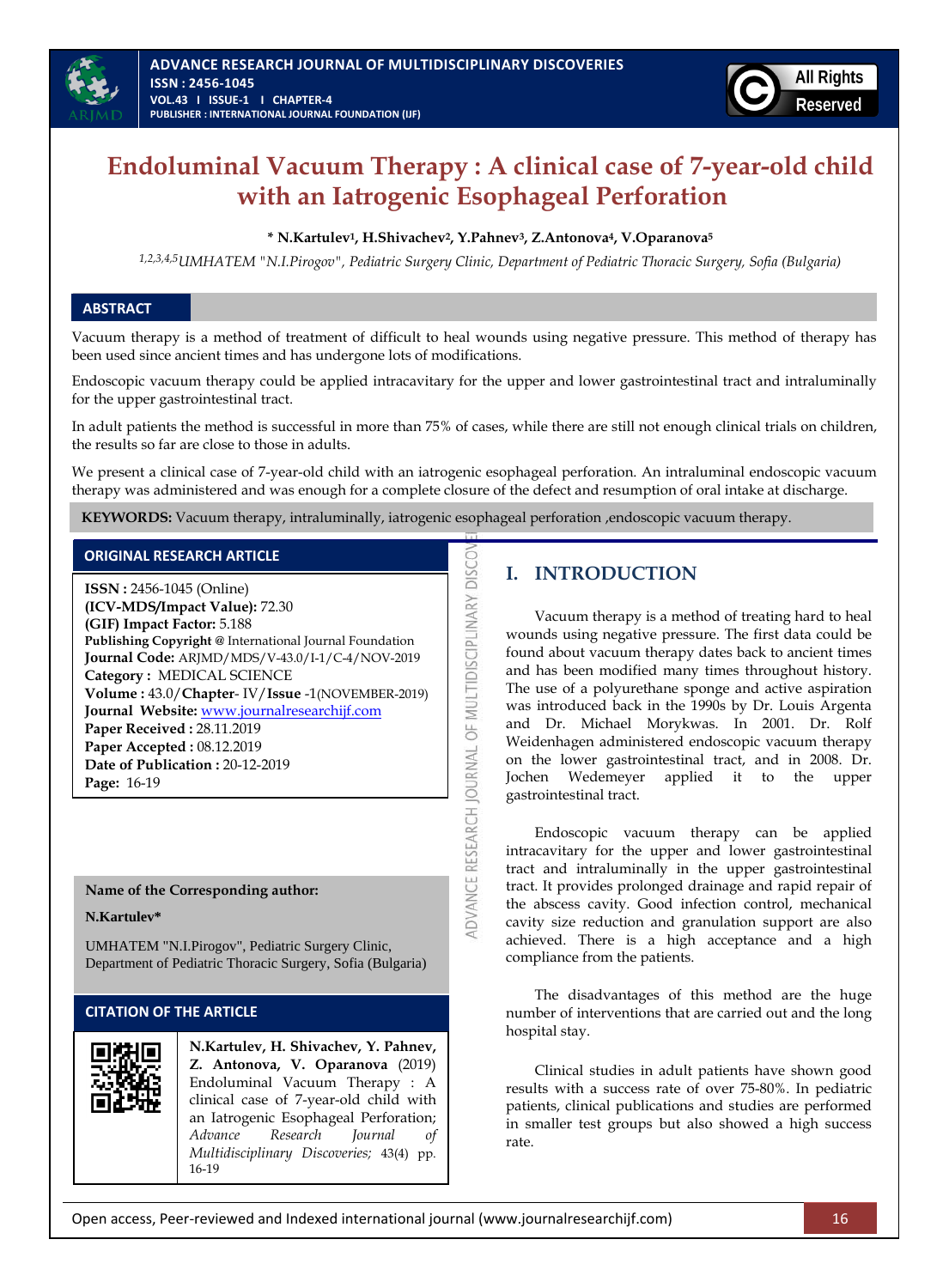#### ADVANCE RESEARCH JOURNAL OF MULTIDISCIPLINARY DISCOVERIES **ISSN : 2456-1045 (ONLINE)**

#### **Clinical case**

We present a case of 7-year-old child with complicated polymalformative Cornelia de Lange syndrome. GERD, with reflux esophagitis and a stricture of the lower third of the esophagus were presented, necessitating frequent dilatations. Due to severe hypotrophy, gastrostomy was performed to improve enteral intake at the age of 5.

8 hours after another dilatation of the esophagus, with an increasing diameter of the silicone bouges that were used, a sharp deterioration in the child's condition was registered - clinical and radiological data for a complete pneumothorax on the right side. A chest drainage was performed.



An X-ray contrast study of the esophagus with a water-soluble contrast showed evidence of an esophageal perforation. Antibiotic treatment with broad-spectrum antibiotics was initiated.



A gastroscopy was performed 12 hours after dilatation and a perforation opening 5mm in diameter, 13 cm from the upper incisor teeth was visualized.



The vacuum system was fashioned by suturing a polyurethane sponge, modeled according to the defect on the tip of the nasogastric tube 14CH diameter. A guiding wire was introduced through the gastrostomy, which was gripped with a grasper and was pulled out through the mouth. The wire was sutured to the nasogastric tube and using flexible endoscopy the sponge was positioned at the perforation site. Vacuum system was attached to an active aspiration system with 150mBar (112mmHg).



During the clinical observation and treatment febrile intoxication syndrome, respiratory symptomatology with symtpoms of acute respiratory failure and profuse pus-like secretions from the tracheobronchial tree were registered. The patient necessitating frequent aspirations.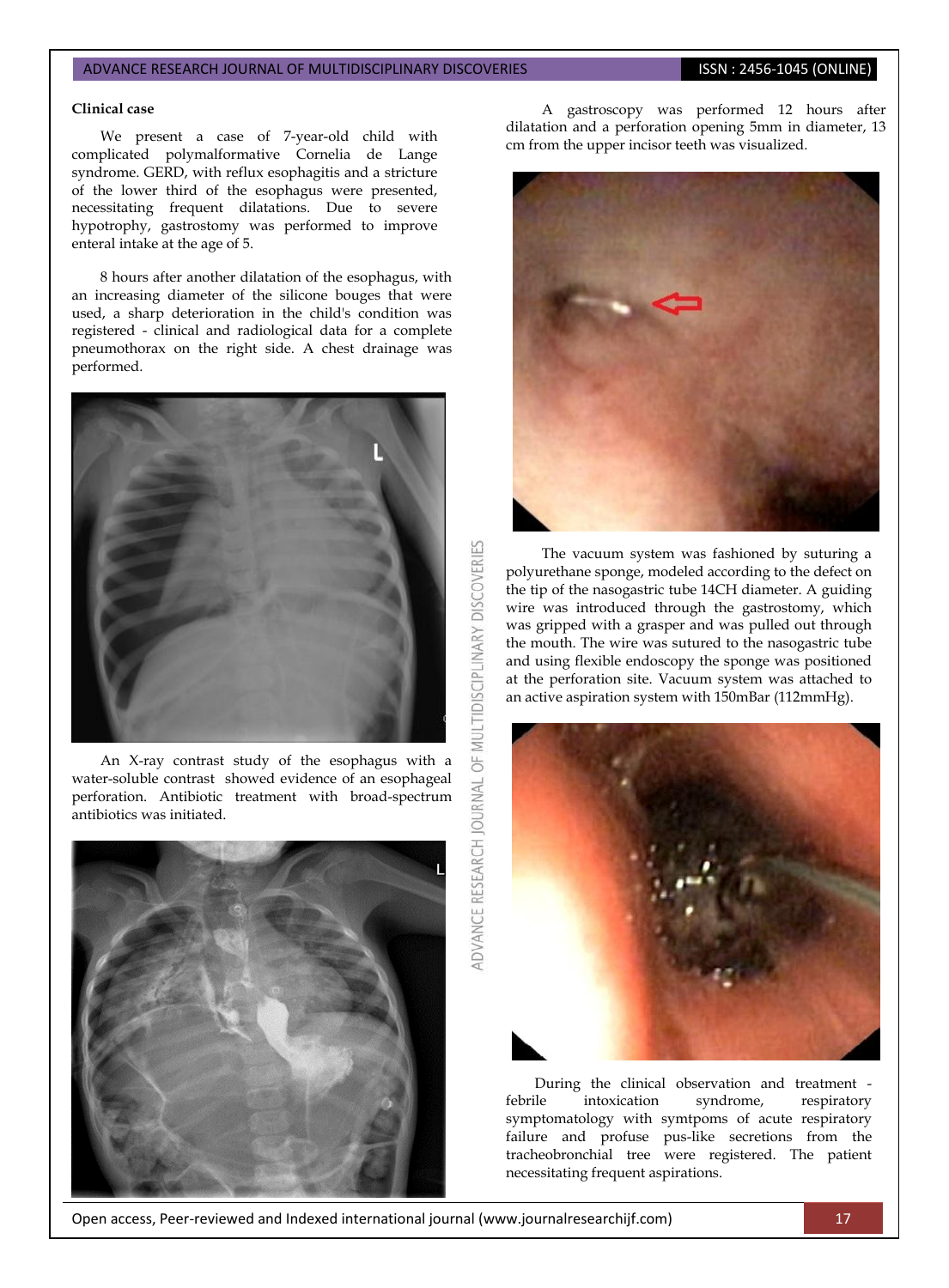#### ADVANCE RESEARCH JOURNAL OF MULTIDISCIPLINARY DISCOVERIES **ISSN : 2456-1045 (ONLINE)**

Gastroscopy was performed on days 3 and 6 with the replacement of the vacuum system. The examinations did not visualize the perforation orifice, but found the presence of fibrin deposits and fresh granulations at the site of the perforation.



The child remained in a severely impaired general condition with clinical and imaging evidence for a rightsided lung hypoventilation.

Flexible gastroscopy performed on the 9th day did not show a perforation orifice. Clean granulations were shown on the place of the perforation. The vacuum system was removed and a protective nasogastric tube was positioned. An X-ray contrast study of the esophagus with water-soluble contrast was also performed. No evidence of leakage was found.



A subsequent bronchoscopy was performed. It showed very thick whitish secretions filling the right main and segmental bronchi. A lavage and an aspiration were conducted. The chest drain was removed simultaneously.

In the following days two more bronchoscopies with bronchial lavage were performed. The child remains in severely impaired general condition, febrile up to 40 degrees.

On day 16, a gastroscopy was performed and showed no pathological findings or signs of perforation in the esophagus. The nasogastric tube was removed. Pneumatic dilatation of the esophageal stricture was performed.

Due to evidence of incapsulated pleural effusion on the right side, VATS on the right side was done.



The revision of the right pleural cavity revealed a large amount of coagulated haemothorax and encapsulated pleural empyema at the level of the esophageal perforation. Debridement and decortication of the pleural cavity were performed. Two chest tubes were placed.